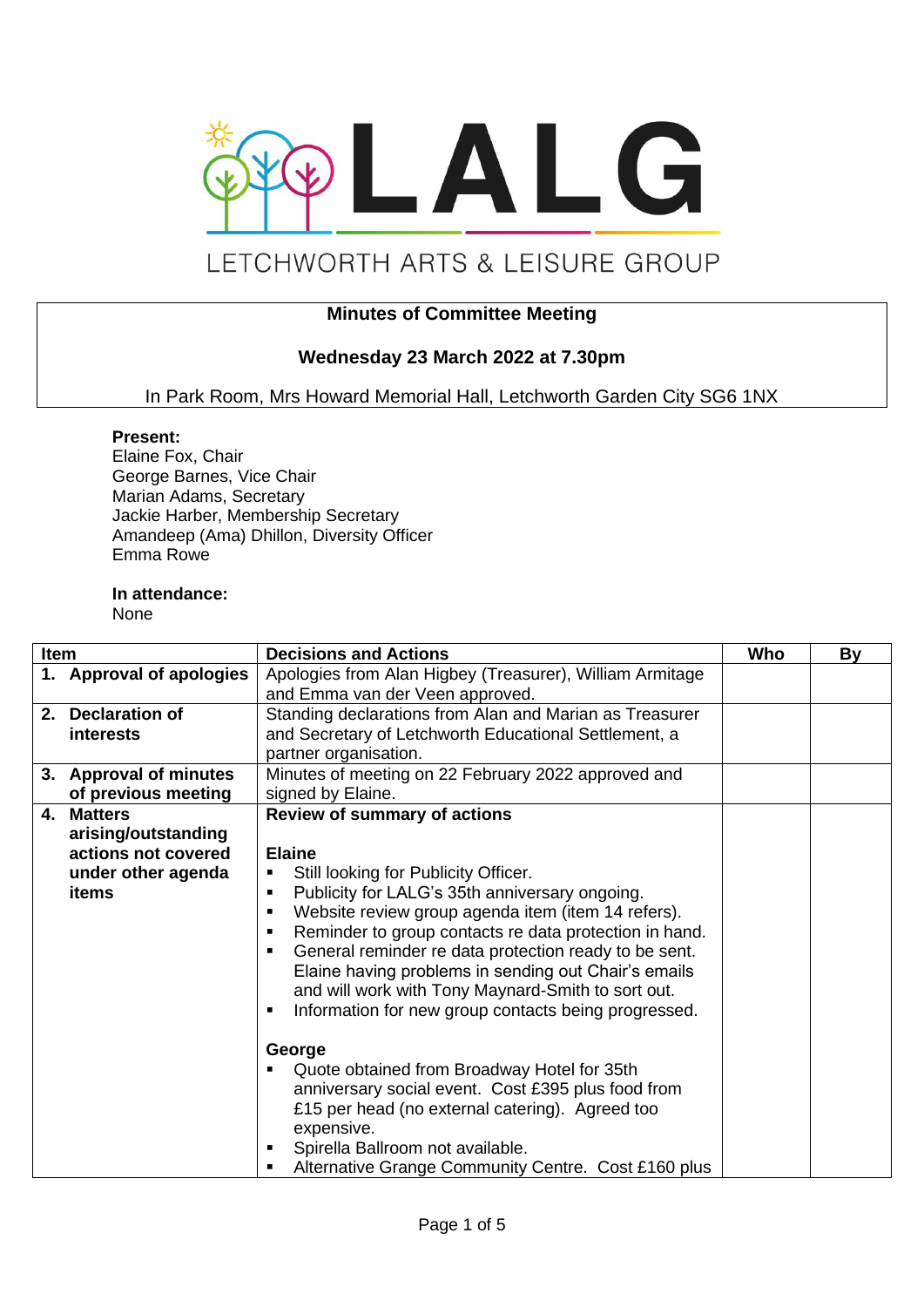| Item              | <b>Decisions and Actions</b>                                                                            | Who     | <b>By</b>   |
|-------------------|---------------------------------------------------------------------------------------------------------|---------|-------------|
|                   | catering. ACTION: George to contact re availability                                                     | George  |             |
|                   | for a date in October and investigate caterers.                                                         |         |             |
|                   | Band that performed at 30th anniversary event now just<br>٠                                             |         |             |
|                   | a duo. Cost £400.                                                                                       |         |             |
|                   | Suggested contact SingingCactus (involved with<br>$\blacksquare$                                        |         |             |
|                   | Letchworth Festival). ACTION: George to contact.                                                        | George  |             |
|                   |                                                                                                         |         |             |
|                   | <b>Alan</b>                                                                                             |         |             |
|                   | Still investigating contactless card reader. Noted<br>needed for Letchworth Festival event. ACTION:     |         |             |
|                   | Marian to let Alan know requirement on his return                                                       | Marian/ |             |
|                   | from holiday. Fallback would be to use reader from                                                      | Alan    |             |
|                   | Emma R's PTA but would prefer to avoid this.                                                            |         |             |
|                   |                                                                                                         |         |             |
|                   | Ama                                                                                                     |         |             |
|                   | Actioned.                                                                                               |         |             |
|                   |                                                                                                         |         |             |
|                   | Emma R                                                                                                  |         |             |
|                   | Agenda items (items 5 and 12 refer).                                                                    |         |             |
|                   | <b>Marian</b>                                                                                           |         |             |
|                   | Group reviewing Equality policy had met.<br>Е                                                           |         |             |
|                   | Storage solutions ongoing.                                                                              |         |             |
| 5. Chair's Report | <b>Publicity Officer vacancy</b>                                                                        |         |             |
|                   | Still vacant.                                                                                           |         |             |
|                   |                                                                                                         |         |             |
|                   | Update on 35th anniversary events<br>Items 4 and 12 refer.                                              |         |             |
|                   |                                                                                                         |         |             |
|                   | <b>Update on Letchworth Festival</b>                                                                    |         |             |
|                   | LALG's involvement as part of 35th anniversary events:<br>٠                                             |         |             |
|                   | Saturday 11 June.                                                                                       |         |             |
|                   | 3 areas:<br>$\blacksquare$                                                                              |         |             |
|                   | Town centre with pitch and putt game in Arcade (to<br>٠                                                 |         |             |
|                   | be run by LALG golf groups), gardening and                                                              |         |             |
|                   | chicken events in the Wynd area (and possible                                                           |         |             |
|                   | involvement from vegan, food and wine groups with                                                       |         |             |
|                   | proximity to Garden City Brewery). Could include                                                        |         |             |
|                   | other traditional garden games such as giant jenga.<br>Inflatable assault course in Howard Park. Course |         |             |
|                   | to be sponsored by Emma R's employer. Charity to                                                        |         |             |
|                   | benefit to be identified. Volunteers needed but not                                                     |         |             |
|                   | necessarily LALG Members - for example, could be                                                        |         |             |
|                   | local scout group if they were one of the                                                               |         |             |
|                   | beneficiaries.                                                                                          |         |             |
|                   | "Colour Run" on Norton Common, perhaps using                                                            |         |             |
|                   | colours from LALG's logo.                                                                               |         |             |
|                   | Emma R progressing necessary consents for events<br>Б                                                   |         |             |
|                   | and had approached BBC Three Counties Radio about<br>covering the Colour Run. ACTION: Marian to provide | Marian  | <b>ASAP</b> |
|                   | Emma with LALG's insurance certificate.                                                                 |         |             |
|                   | Noted for paid events, net profit to go to charity.<br>٠                                                |         |             |
|                   | Volunteers needed. Emma had already contacted 85%<br>$\blacksquare$                                     |         |             |
|                   | of LALG's groups and had some interest.                                                                 |         |             |
|                   | Games to be supplied by local company (Timeless<br>٠                                                    |         |             |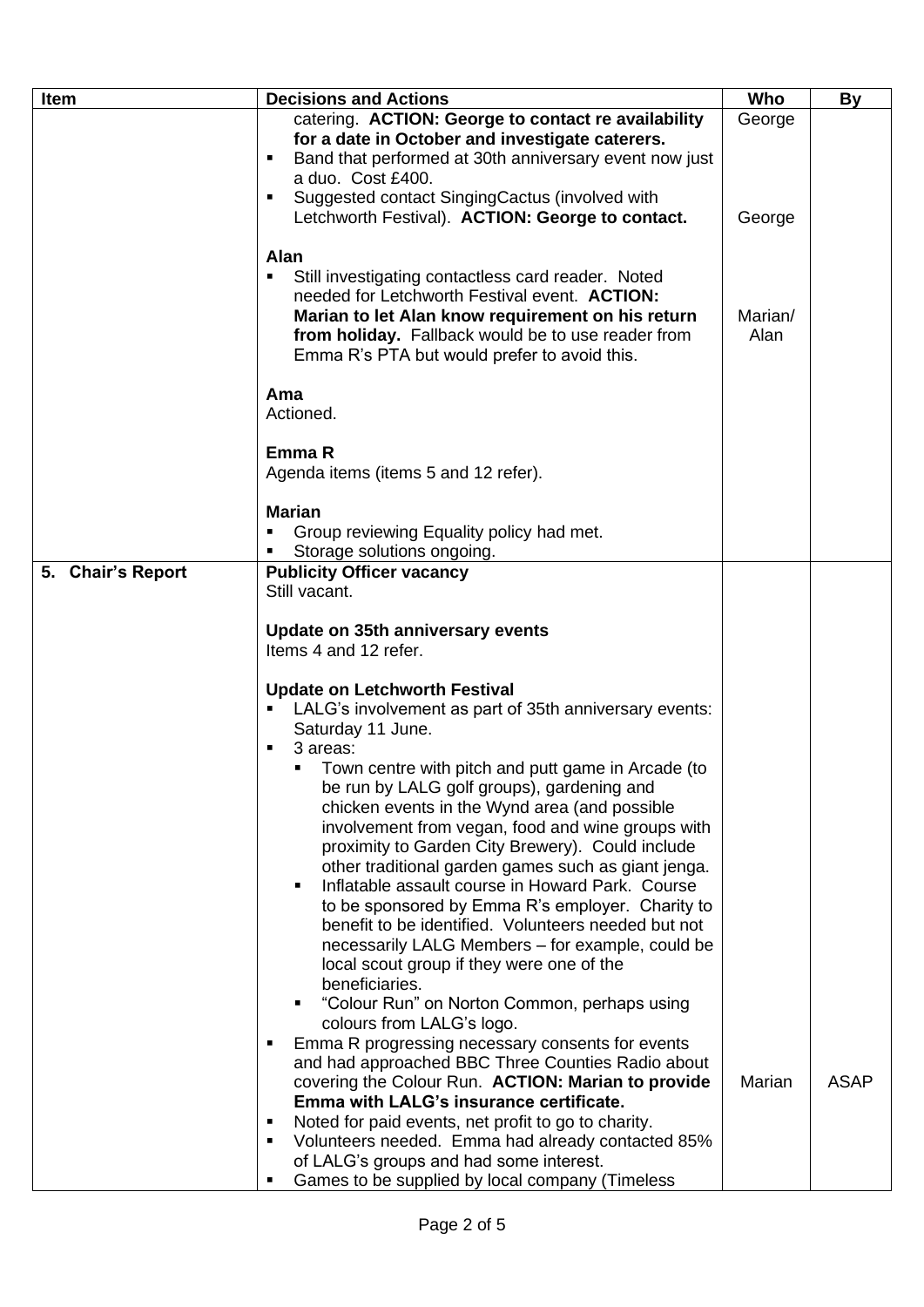| <b>Item</b>               | <b>Decisions and Actions</b>                                                                                |        | <b>By</b>   |
|---------------------------|-------------------------------------------------------------------------------------------------------------|--------|-------------|
|                           | Games) in return for publicity.                                                                             |        |             |
|                           | Events to be branded as "LALG celebrates 35!" or<br>٠                                                       |        |             |
|                           | similar.                                                                                                    |        |             |
|                           | Deadline for Festival brochure 9 April (so events<br>$\blacksquare$                                         |        |             |
|                           | needed to be agreed by then).                                                                               |        |             |
|                           |                                                                                                             |        |             |
|                           | Make Music Day 21 June 2022<br>Worldwide event.<br>$\blacksquare$                                           |        |             |
|                           | Elaine would like to organise a daytime "Sing for<br>$\blacksquare$                                         |        |             |
|                           | Ukraine" event in Letchworth involving community                                                            |        |             |
|                           | singing and other music groups.                                                                             |        |             |
|                           | Location near the Broadway Gallery so could use as<br>٠                                                     |        |             |
|                           | base.                                                                                                       |        |             |
|                           | Agreed LALG happy to be associated with event.<br>٠                                                         |        |             |
|                           | <b>ACTION: Elaine to progress.</b>                                                                          | Elaine |             |
|                           | <b>Cancellation of ceilidh 19 March 2022</b>                                                                |        |             |
|                           | Noted thanks to all who had been organising with regret                                                     |        |             |
|                           | that unable to take place.                                                                                  |        |             |
|                           |                                                                                                             |        |             |
|                           | Update on Committee get together                                                                            |        |             |
|                           | Emma R still to try again to find a date.                                                                   |        |             |
|                           | Agreed Committee meeting on 22 June 2022 would                                                              |        |             |
|                           | start at 7pm with a social gathering afterwards.                                                            |        |             |
| 6. Treasurer's Report     | Alan had circulated his report before he went on holiday                                                    |        |             |
|                           | which Marian had received but the rest of Committee had                                                     |        |             |
|                           | not. ACTION: Marian to check.                                                                               | Marian | <b>ASAP</b> |
|                           | (Post meeting note: Marian circulated report).                                                              |        |             |
|                           |                                                                                                             |        |             |
|                           | <b>Grant to Open Water Swimming group</b><br>Noted Steve Green's hard work in trying to get group           |        |             |
|                           | set up and protracted discussions with insurers on                                                          |        |             |
|                           | cover.                                                                                                      |        |             |
|                           | Also noted Alan's concerns about setting a precedent                                                        |        |             |
|                           | for future groups.                                                                                          |        |             |
|                           | Following discussion, the Committee approved a<br>$\blacksquare$                                            |        |             |
|                           | grant of £200, on condition that it was one-off and                                                         |        |             |
|                           | would not set a precedent for any future funding to                                                         |        |             |
|                           | any group.                                                                                                  |        |             |
| 7. Membership             | <b>ACTION: Marian to confirm to Steve.</b><br>Б<br>п                                                        | Marian | <b>ASAP</b> |
| <b>Secretary's Report</b> | Report, previously circulated, noted.<br>Numbers holding up well.<br>٠                                      |        |             |
|                           | Noted thanks again to everyone involved with keeping<br>п                                                   |        |             |
|                           | LALG going through the pandemic.                                                                            |        |             |
|                           |                                                                                                             |        |             |
|                           | <b>Prontaprint</b><br>Concern noted that Prontaprint continuing to use labels                               |        |             |
|                           |                                                                                                             |        |             |
|                           | as still unable to print addresses directly onto                                                            |        |             |
|                           | envelopes for circulating newsletter.<br>٠                                                                  |        |             |
|                           | Agreed before deciding on further action (including<br>review frequency of service) should wait for Alan to |        |             |
|                           | report back on his discussions with Prontaprint.                                                            |        |             |
|                           | <b>ACTION: Marian agenda item for next meeting.</b>                                                         | Marian |             |
|                           | (For information: the Committee last reviewed<br>٠                                                          |        |             |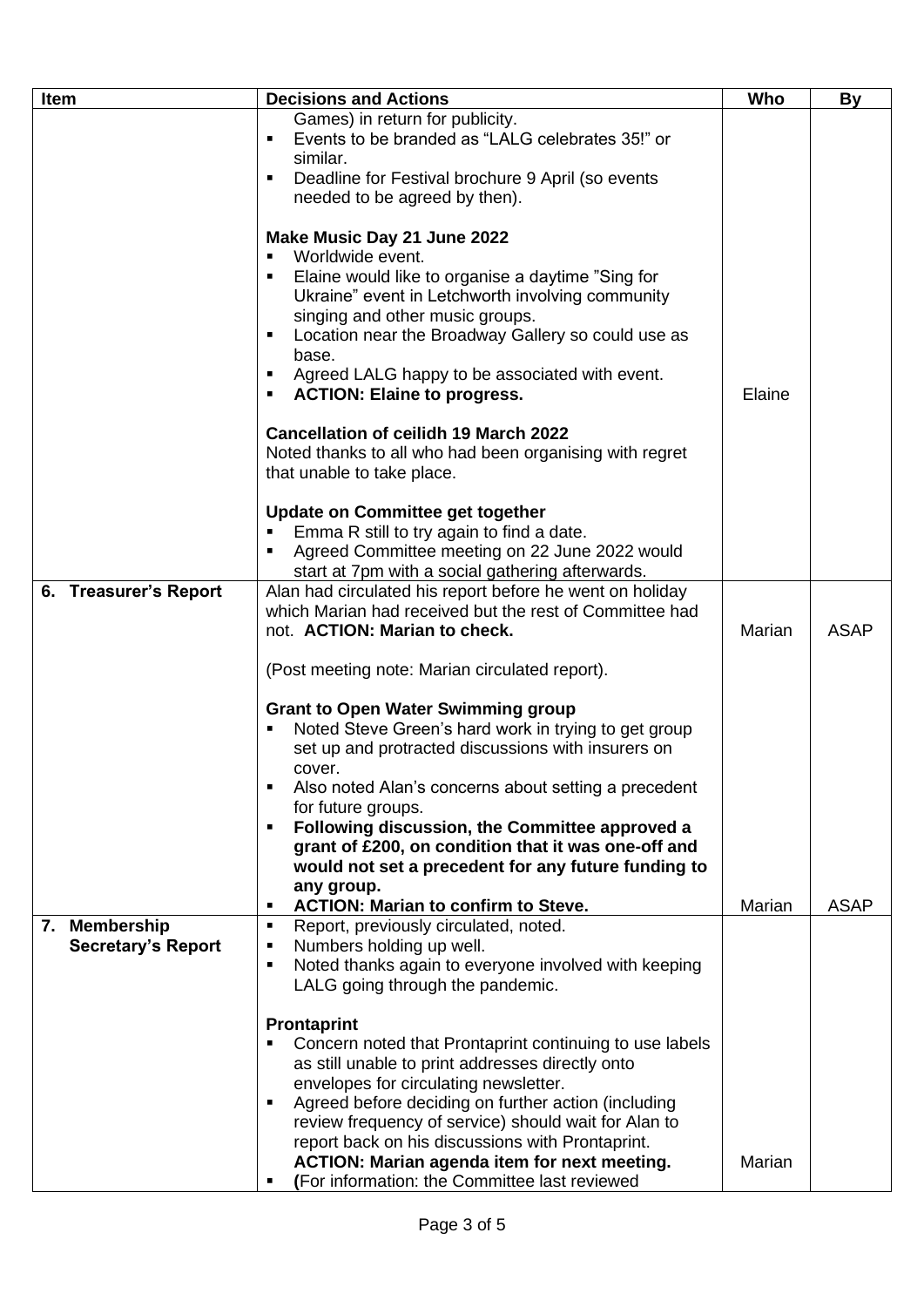| Item |                                                                                                  | <b>Decisions and Actions</b>                                                                                                                                                                                                                                                                                                                                                                                                                                                                                                                                  |                   |                  | Who    | By |
|------|--------------------------------------------------------------------------------------------------|---------------------------------------------------------------------------------------------------------------------------------------------------------------------------------------------------------------------------------------------------------------------------------------------------------------------------------------------------------------------------------------------------------------------------------------------------------------------------------------------------------------------------------------------------------------|-------------------|------------------|--------|----|
|      |                                                                                                  | newsletter printing and delivery arrangements at its<br>meeting on 26 May 2020).                                                                                                                                                                                                                                                                                                                                                                                                                                                                              |                   |                  |        |    |
|      | 8. Diversity Officer's<br><b>Report</b>                                                          | As part of the review of the Equality policy, Ama to<br>produce a draft action plan for the Committee's May<br>meeting (when an updated policy would also be<br>considered). ACTION: Ama.<br>Already agreed that focus of the Committee's June<br>meeting would be diversity.<br>Also agreed that in future should have an annual<br>diversity report in May rather than a regular agenda<br>item, with any important information in interim about<br>diversity issues being disseminated (either to the<br>Committee or more generally to group contacts and |                   |                  | Ama    |    |
|      | 9. Governance                                                                                    | Members) via the Chair.<br>Review of budget for Members' meetings                                                                                                                                                                                                                                                                                                                                                                                                                                                                                             |                   |                  |        |    |
|      |                                                                                                  | Noted that no further funding required at present.<br><b>Review of advertising rates</b><br>The Committee re-affirmed the existing rates, namely:                                                                                                                                                                                                                                                                                                                                                                                                             |                   |                  |        |    |
|      |                                                                                                  | Page size                                                                                                                                                                                                                                                                                                                                                                                                                                                                                                                                                     | <b>Commercial</b> | Non-commercial   |        |    |
|      |                                                                                                  | Full page (A5)                                                                                                                                                                                                                                                                                                                                                                                                                                                                                                                                                | £70               | £55              |        |    |
|      |                                                                                                  | Half page (A6)                                                                                                                                                                                                                                                                                                                                                                                                                                                                                                                                                | £40               | £30              |        |    |
|      |                                                                                                  | Quarter page (A7)                                                                                                                                                                                                                                                                                                                                                                                                                                                                                                                                             | n/a               | £15              |        |    |
|      |                                                                                                  | Eighth page (A8)                                                                                                                                                                                                                                                                                                                                                                                                                                                                                                                                              | n/a               | £10              |        |    |
|      |                                                                                                  | Planning for annual review of risk register<br>Agreed Officers should review the risk register as done<br>in previous year.<br><b>ACTION: Marian to arrange meeting.</b><br>Minute taking for meeting on 25 April<br>Noted unlikely Marian could attend meeting.<br>$\blacksquare$<br>ACTION: Marian to see if Alan could take notes and                                                                                                                                                                                                                      |                   | Marian<br>Marian |        |    |
|      | she would produce formal minutes. If Alan not able<br>to, Emma R offered to do so on same basis. |                                                                                                                                                                                                                                                                                                                                                                                                                                                                                                                                                               |                   |                  |        |    |
|      | 10. Group Support Team                                                                           | Report for March, previously circulated, noted.<br>$\blacksquare$<br><b>ACTION: Elaine to include request for "membership"</b><br>$\blacksquare$<br>checking month" in Chair's letter in newsletter.                                                                                                                                                                                                                                                                                                                                                          |                   |                  | Elaine |    |
|      | 11. Publicity Team                                                                               | Report, previously circulated, noted.<br>$\blacksquare$<br>Request to add discount suppliers to Team's meeting<br>$\blacksquare$<br>agenda.<br>Noted that Elaine and William discussing ongoing<br>support for discount suppliers' representative(s).<br>Concern that a recent application to become a discount<br>$\blacksquare$<br>supplier had not been dealt with in a timely manner.<br><b>ACTION: Elaine to apologise when she visits new</b><br>supplier as part of arranging 35 <sup>th</sup> anniversary trail.                                      |                   |                  | Elaine |    |
|      | 12. Events/Social Team                                                                           | Report for March, previously circulated, noted.                                                                                                                                                                                                                                                                                                                                                                                                                                                                                                               |                   |                  |        |    |